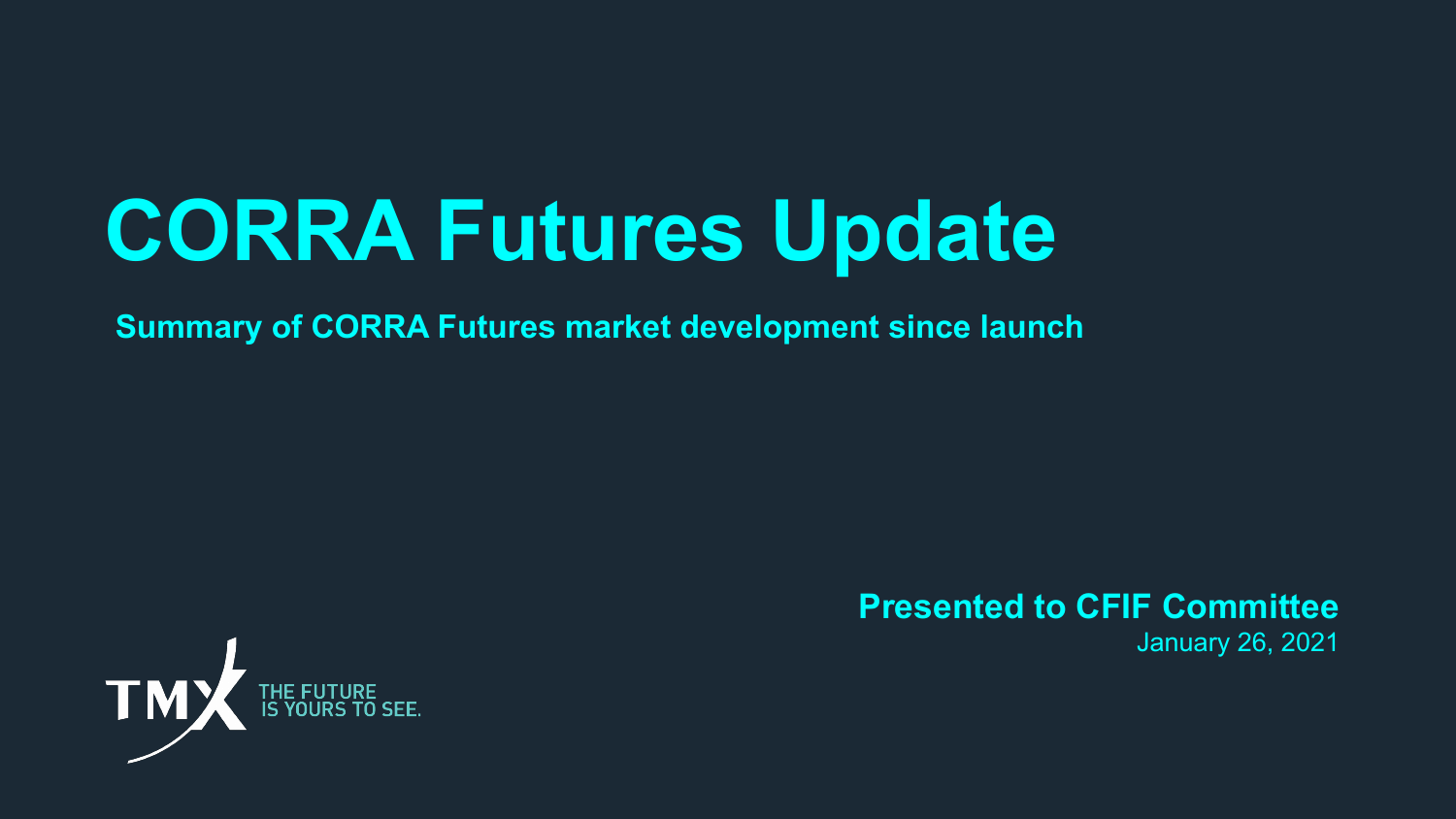## **Highlights**

**3M CORRA Futures (CRA) successfully launched on June 12, 2020**

**Market making program in first 4 CRA outright contracts and CRA / BAX strategies listed**

#### **Key statistics since launch:**

- 13k+ contracts traded across seven different expiries
- Highest daily volume: 1,915 contracts on Sep 11, 2020
- 41 accounts involved in more than 360 transactions
- Small volume traded during extended hours (2am-6am)
- Successfully completed two expiry cycles

Some issues reported by market participants in third party providers trading platforms

● Management of the front month contract, as the Contract Month (ex: Z20) does not correspond to the Expiry Month (ex: Z20 expires in H21)

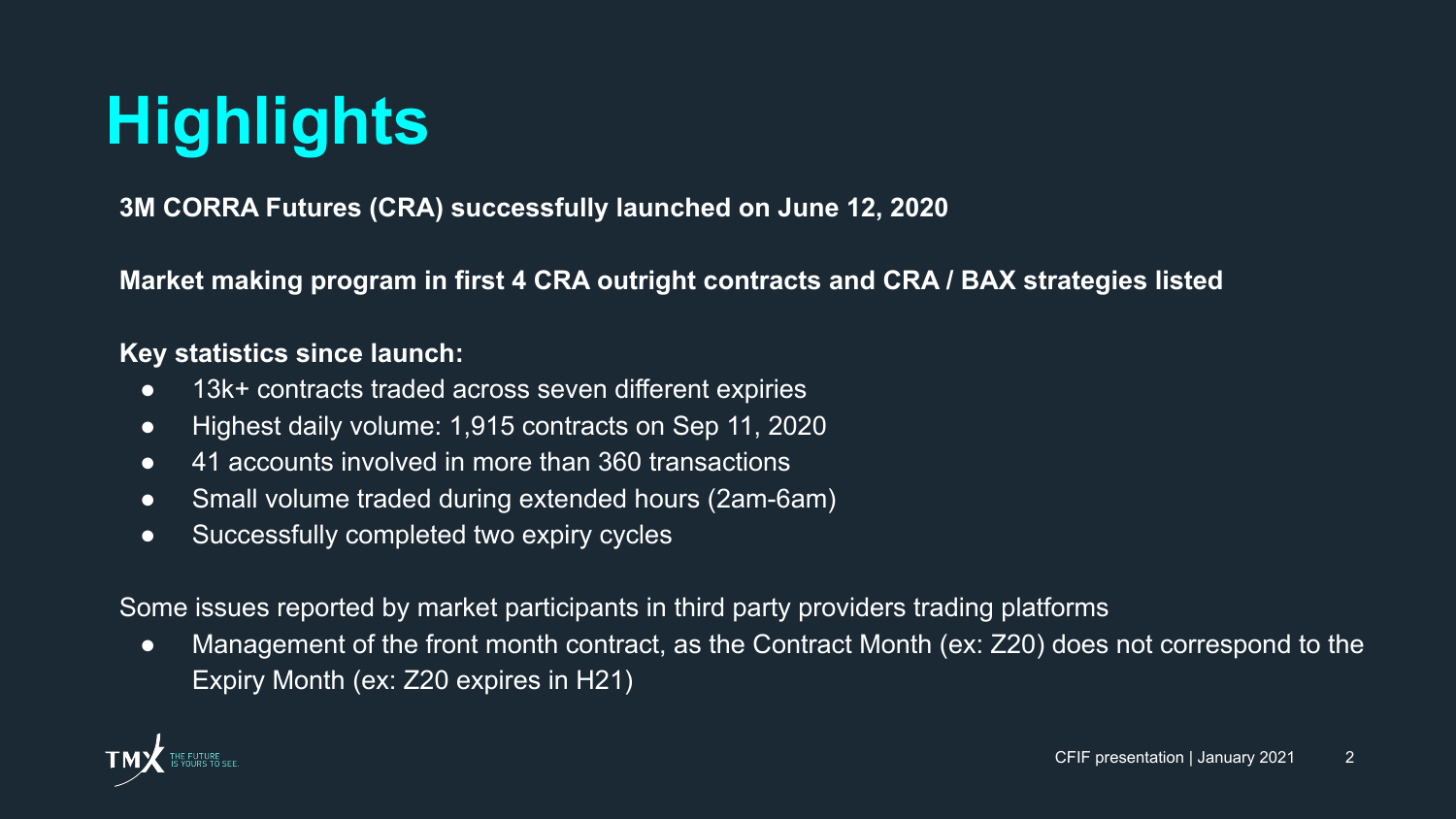### **Penetration rate vs international peers**

3M CORRA Futures statistics relative to BAX are comparable to similar international RFR futures vs Benchmark STIR futures after the first 6 months.

|                                             | <b>Average daily volume</b> |                     |       | <b>Open Interest</b> (at the end of the period) |                    |       |
|---------------------------------------------|-----------------------------|---------------------|-------|-------------------------------------------------|--------------------|-------|
|                                             |                             |                     |       |                                                 |                    |       |
| Period                                      | <b>3M CORRA ADV</b>         | <b>BAX ADV</b>      | (%)   | <b>3M CORRA OI</b>                              | <b>BAX OI</b>      | (%)   |
| Statistics since launch of 3M CORRA Futures | 94                          | 65 697              | 0.14% | 5 5 7 8                                         | 1 147 439          | 0.49% |
|                                             |                             |                     |       |                                                 |                    |       |
| Period                                      | <b>3M SOFR ADV</b>          | Eurodollar ADV      | (% )  | <b>3M SOFR OI</b>                               | Eurodollar OI      | (% )  |
| First 6 months after launch (summer 2018)   | 4 4 6 5                     | 2 508 352           | 0.18% | 28 309                                          | 14 278 349         | 0.20% |
| 2019                                        | 20 501                      | 2694339             | 0.76% | 130 536                                         | 10 940 505         | 1.19% |
| 2020                                        | 29 740                      | 1995 203            | 1.49% | 473 121                                         | 9 148 070          | 5.17% |
| Last 3 months of 2020                       | 49 658                      | 1499 304            | 3.31% |                                                 |                    |       |
|                                             |                             |                     |       |                                                 |                    |       |
| Period                                      | <b>3M SONIA ADV</b>         | <b>Sterling ADV</b> | (%)   | <b>3M SONIA OI</b>                              | <b>Sterling OI</b> | (% )  |
| First 6 months after launch (summer 2018)   | 3 2 5 5                     | 844 182             | 0.39% | 17898                                           | 4 2 5 1 4 1 1      | 0.42% |
| 2019                                        | 11 5 37                     | 696 618             | 1.66% | 42 188                                          | 3 839 413          | 1.10% |
| 2020                                        | 31 969                      | 627 465             | 5.10% | 124 895                                         | 4 4 0 1 3 6 2      | 2.84% |
| Last 3 months of 2020                       | 50 159                      | 533 673             | 9.40% |                                                 |                    |       |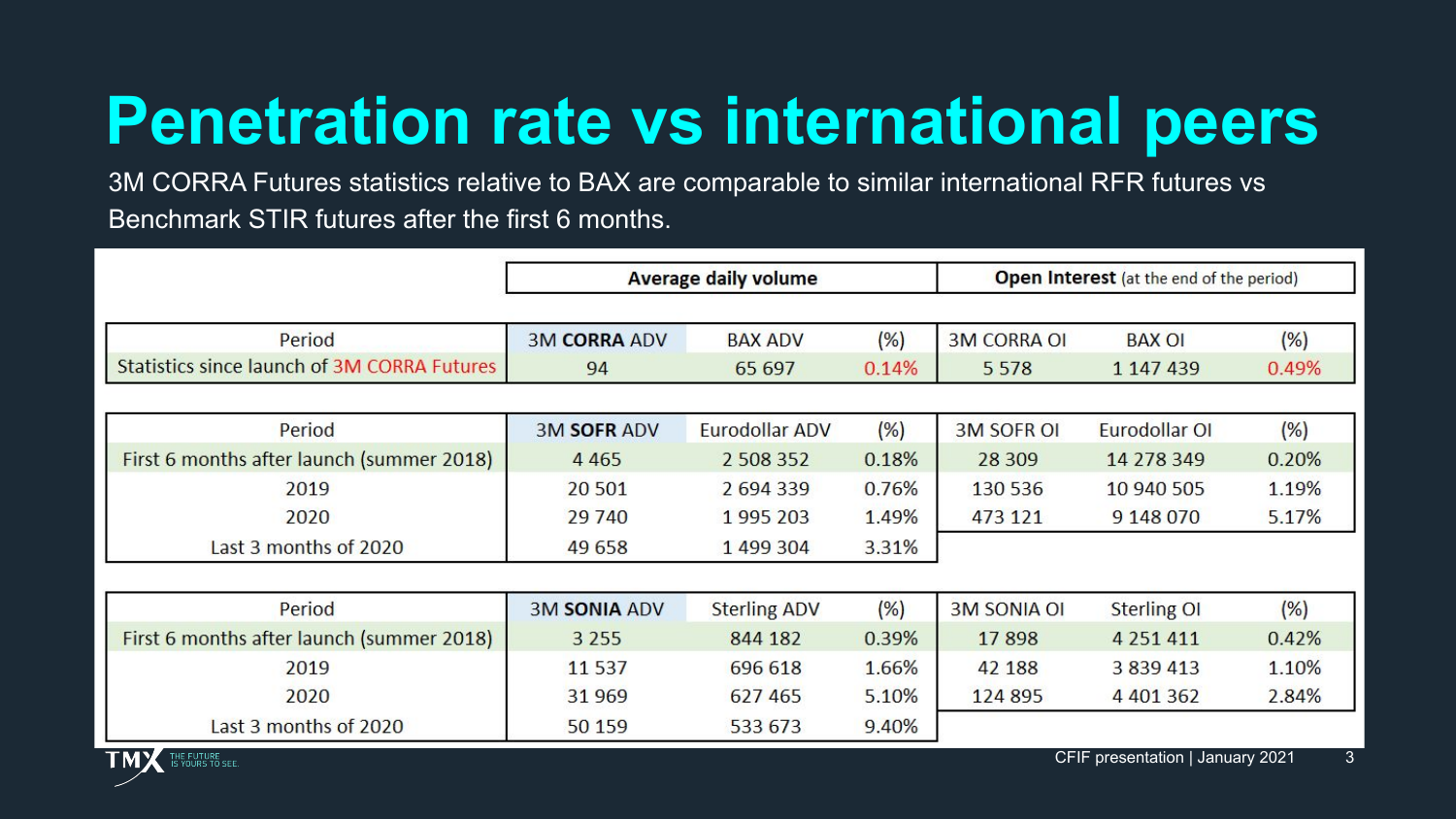### **Market participants feedback**

**Activity flow is currently driven by CAD swap desk / dealers** 

**Early test trading, participants getting comfortable with the product**

**General feeling that there is no rush to push CORRA mandate**

**Catalysts needed to see a strong uptick:**

- Benchmark transition in the cross-currency swap market
- Involvement of FRN issuers
- Clear message from regulators / decision makers to use CORRA

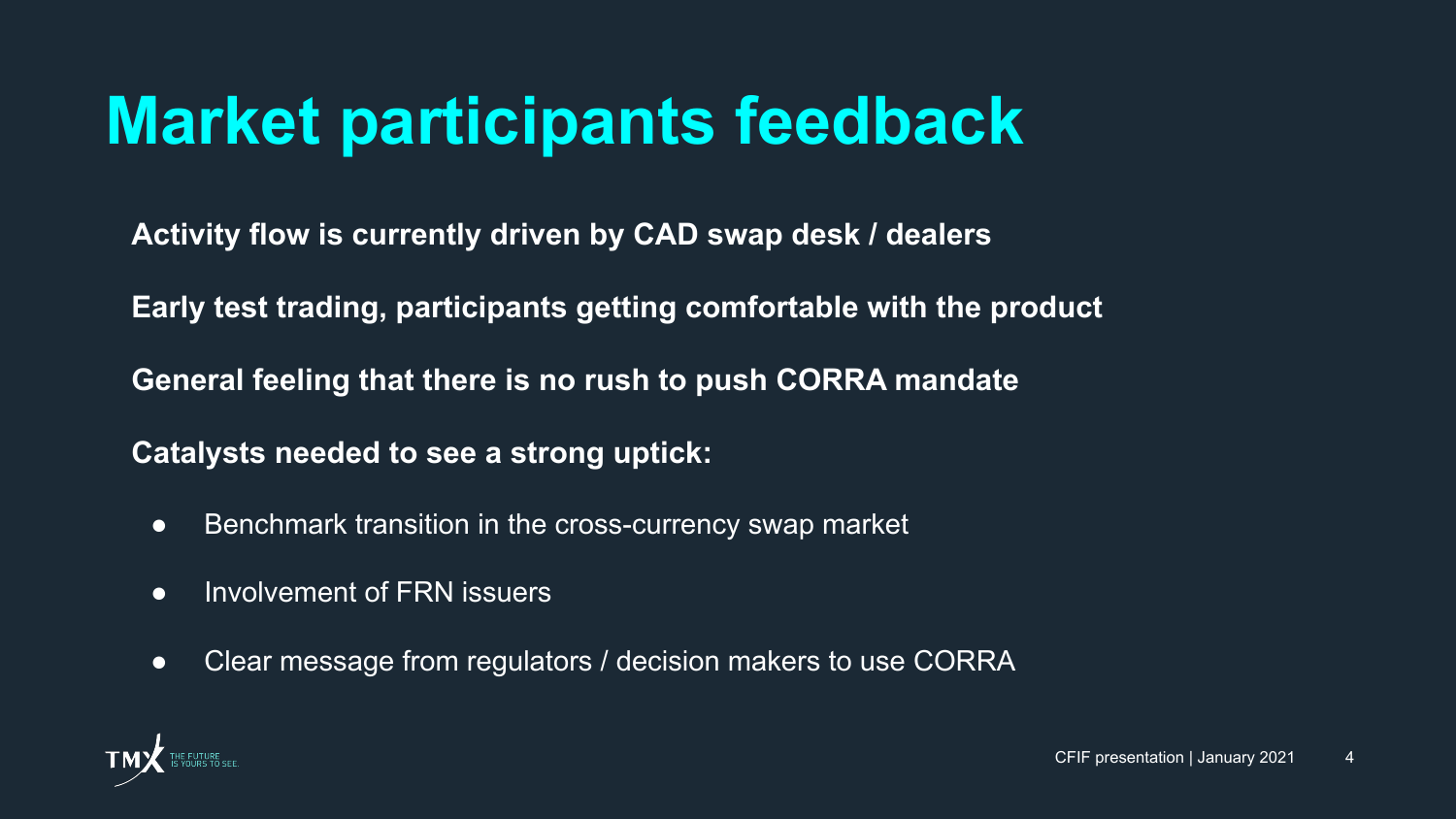### **What's next?**

**Projected 2021 ADV: 2k+ contracts, representing nearly 2% of BAX ADV**

**Reduction of minimum tick size for front CRA contract (March / April 2021)**

• From  $0.005 = C$12.50 to 0.0025 = C$6.25$ 

**Options on 3M CORRA Futures (in evaluation, timeline tbd)**

**Launch of 1M CORRA Futures (product approved internally, timeline tbd)**

● MX received some positive comments on launching the 1M version in a near future